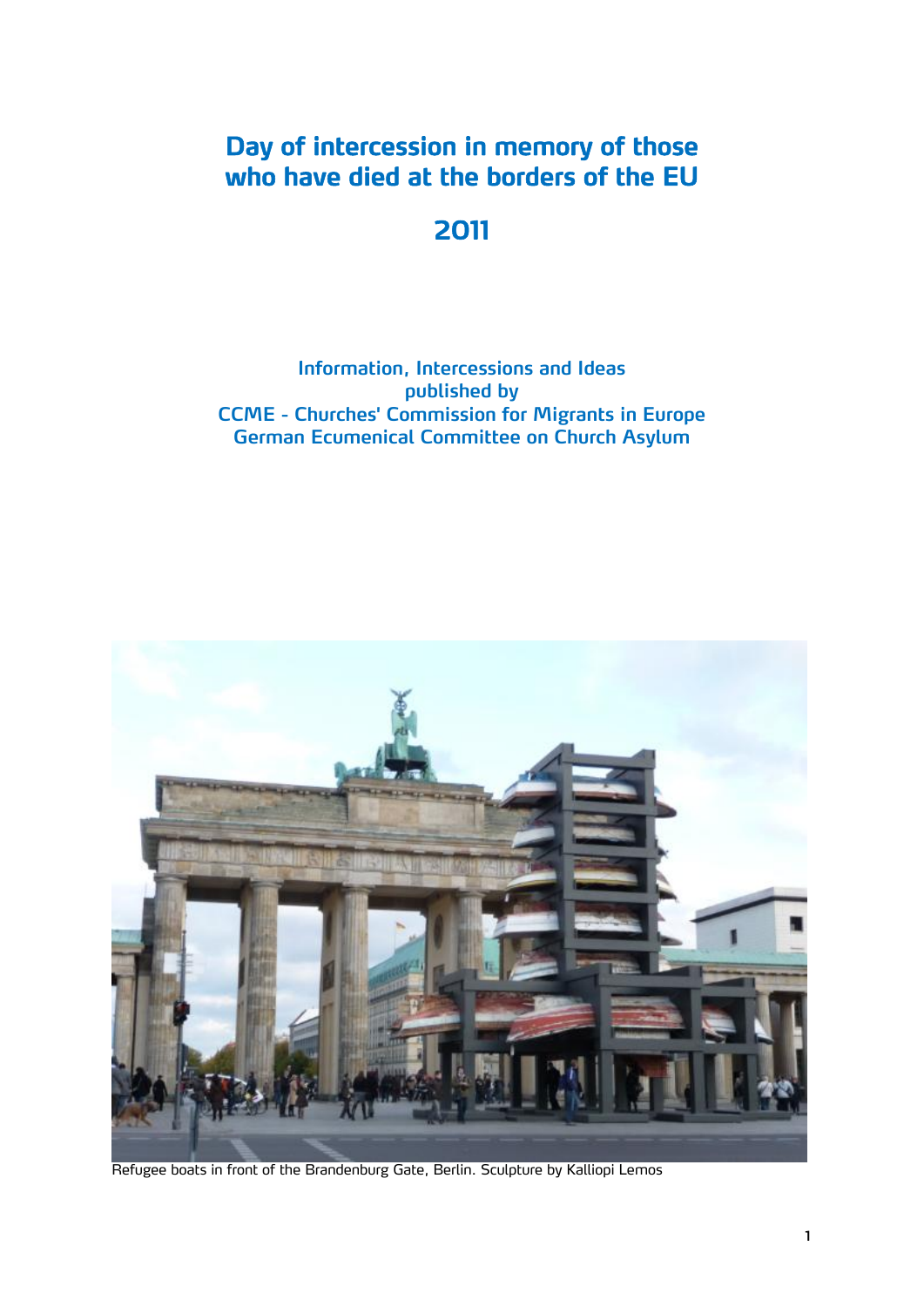### Foreword

We say to all European churches: Respond to this call!

Let us in caring for our own future and the future of our countries not forget those who are fleeing, on their way to us, on the way to Europe.

Let us in the face of huge changes in the Arab countries find a new policy that takes human rights seriously and does not do deals with dictatorships for our own economic interests and does not raise up fences and security measures.

Let us remember those who

have perished while fleeing,

and those who die from despair in our own countries because of the coldness and the indifference of others.

There will be a future in Europe only when we learn to share with each other, and with the stranger among us.

This is the promise of the Old and the New Testament.

#### "I was a stranger and you welcomed me."

Let us prepare acts of worship, pray and light candles for the victims who are among us and for the many who have no name.

Let us not forget those who have died as victims of our border security systems victims of our prosperity and egoism.

Let us remember together,

that we too have been refugees since time immemorial, that in many of our countries, our own fate as migrants and refugees has not been forgotten.

And let us measure the depths of our Christian faith by how we remember, commemorate and take action.

This is not an action or a campaign. This is a moment to pause and reflect. Herein lies the power. This is an act of worship.

A place where we struggle to hear the Word. If we take this seriously, Our words will have the power to heal.

#### **German Ecumenical Committee on Church Asylum, April 2011**

As a date we suggest each year a Sunday around 20 June, World Refugee Day (in 2011, Sunday 26 June). There are also other possible opportunities: during the intercultural week in Germany, which includes Refugee Day in October; on Human Rights Day, 10 December; during Lent; or in November, when many churches hold peace weeks.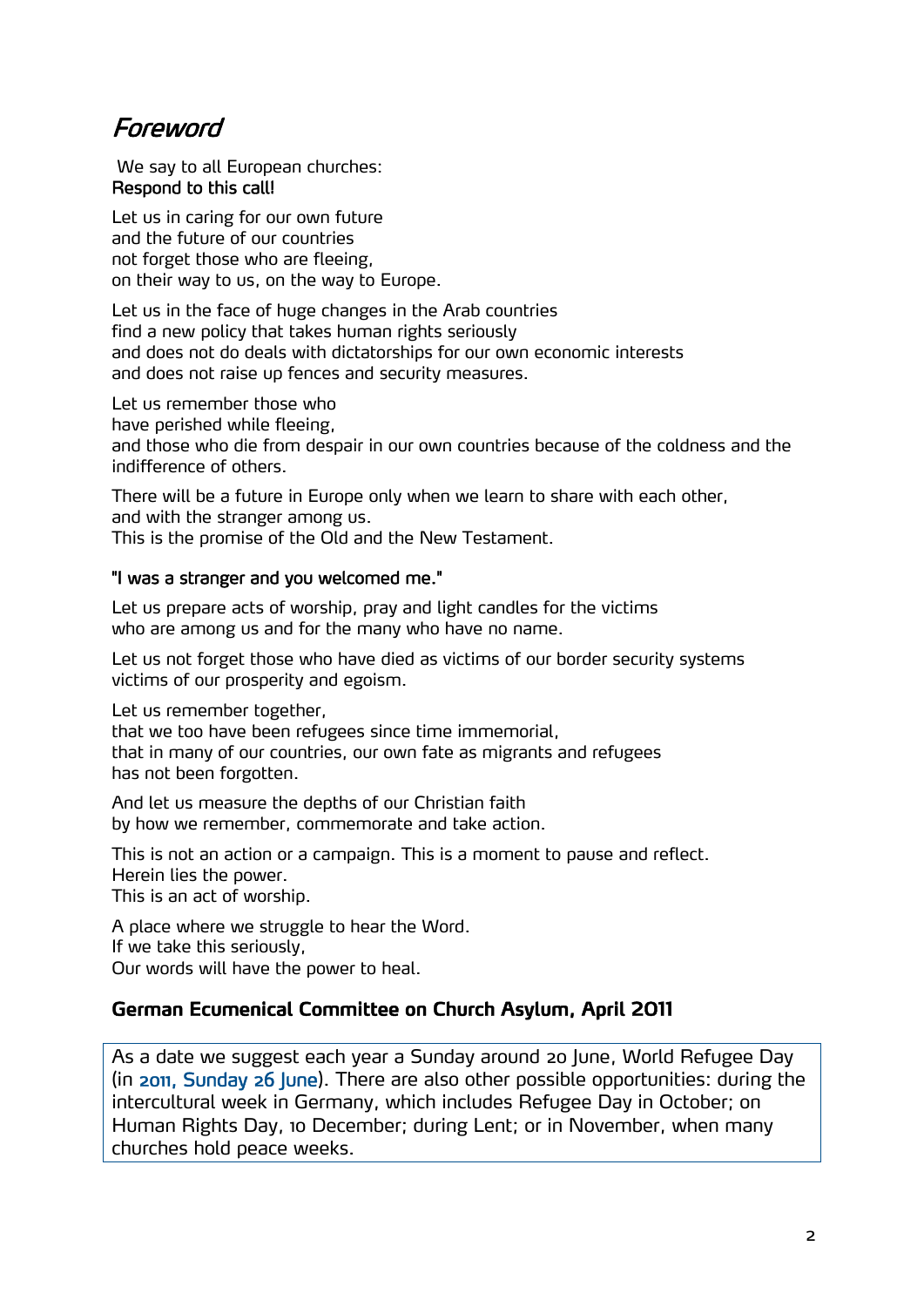### *Day of intercession in memory of those who have died at the borders of the EU, on 26 June 2011*

 In July 2009 the Conference of European Churches declared in Lyon: "As churches in Europe we commit ourselves: to remember those who have died on their journey to find a dignified life in Europe, through an annual day of prayer." Churches and human rights groups in several European countries will commemorate together on the same day, 26 June 2011, the lethal consequences of the sealing off of the external borders of the EU. Such sealing off takes place through highly perfected technical border protection, through the displacement of border protection measures to neighbouring and transit states of the EU, and through legal agreements with neighbouring and transit states on refugee return, even if this violates human rights. Churches and human rights groups in the United States of America, on whose border with Mexico there are also innumerable deaths of migrants, are also joining in. Thus the general assembly of the Presbyterian Church (USA) agreed in July 2010 to join this initiative of the European churches.

Churches will remember in prayer the nameless dead who frequently disappear without trace in the sea or in the desert. Their lament, which went unheard by human beings, will be brought before God. What takes place at the borders - far from public scrutiny and control – will be brought to public awareness. Background reports will provide information about the situation of human rights at the borders. Politicians will be reminded of their responsibility to take at long last effective measures to protect human beings and human rights.

The Synod of the Evangelical Church in Germany (EKD) in November 2010 called for the protection of human rights at the external borders to be further improved.

This means working towards:

- "the creation of mandatory guidelines for the operations of FRONTEX (the EU external borders agency),
- the identification of refugees and their access to international protection being part of the training of border officials,
- civil society organizations becoming more effectively consulted and involved in the development and implementation of training measures,
- the setting up of an independent monitoring system to monitor FRONTEX activities, in order to inform the EU institutions regularly about compliance with European and international law, particularly of fundamental and human rights."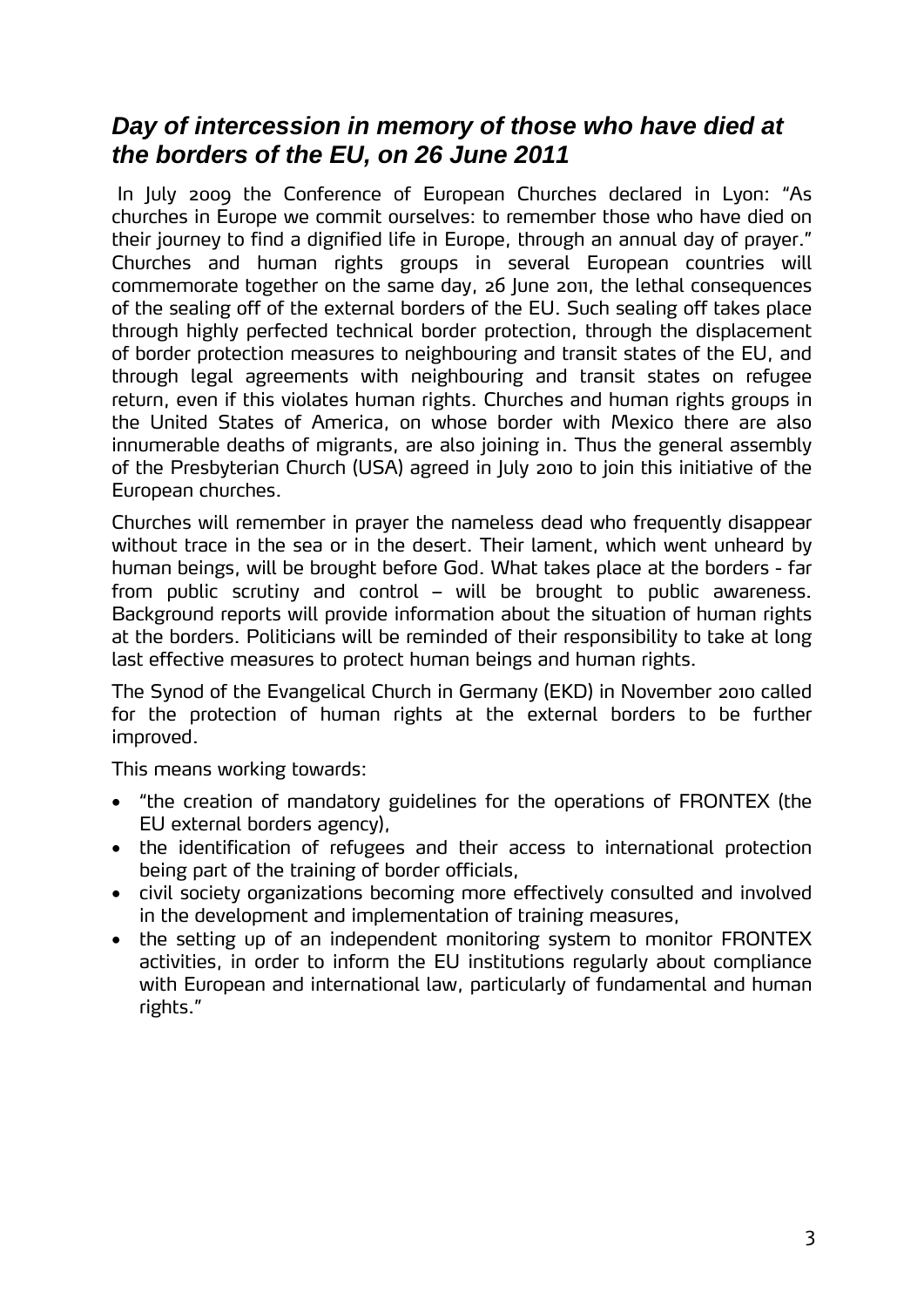Moreover, the Synod of the EKD has been critical of European Union negotiations with Libya that aim at cooperation in the area of migration control, pointing out that Libya neither grants refugee protection nor protects human rights. Together with ecumenical partners and in particular the Federation of Protestant Churches in Italy, the Synod of the EKD formulated the following demands:

- "To not transfer to Libya tasks of immigration and border control, and refugee protection;
- Libya to be urged to observe the human rights of migrants and to discontinue the practice of arbitrary detention;
- Libya to allow human rights organizations to have regular access to its territory, in particular to prisons, and to allow UNHCR to fully exercise its mandate,
- Opportunities to be created for those seeking protection to obtain access to the asylum procedure in the embassies of [EU] Member States in their countries of origin or in the region."



Refugee boat on the island of Lesbos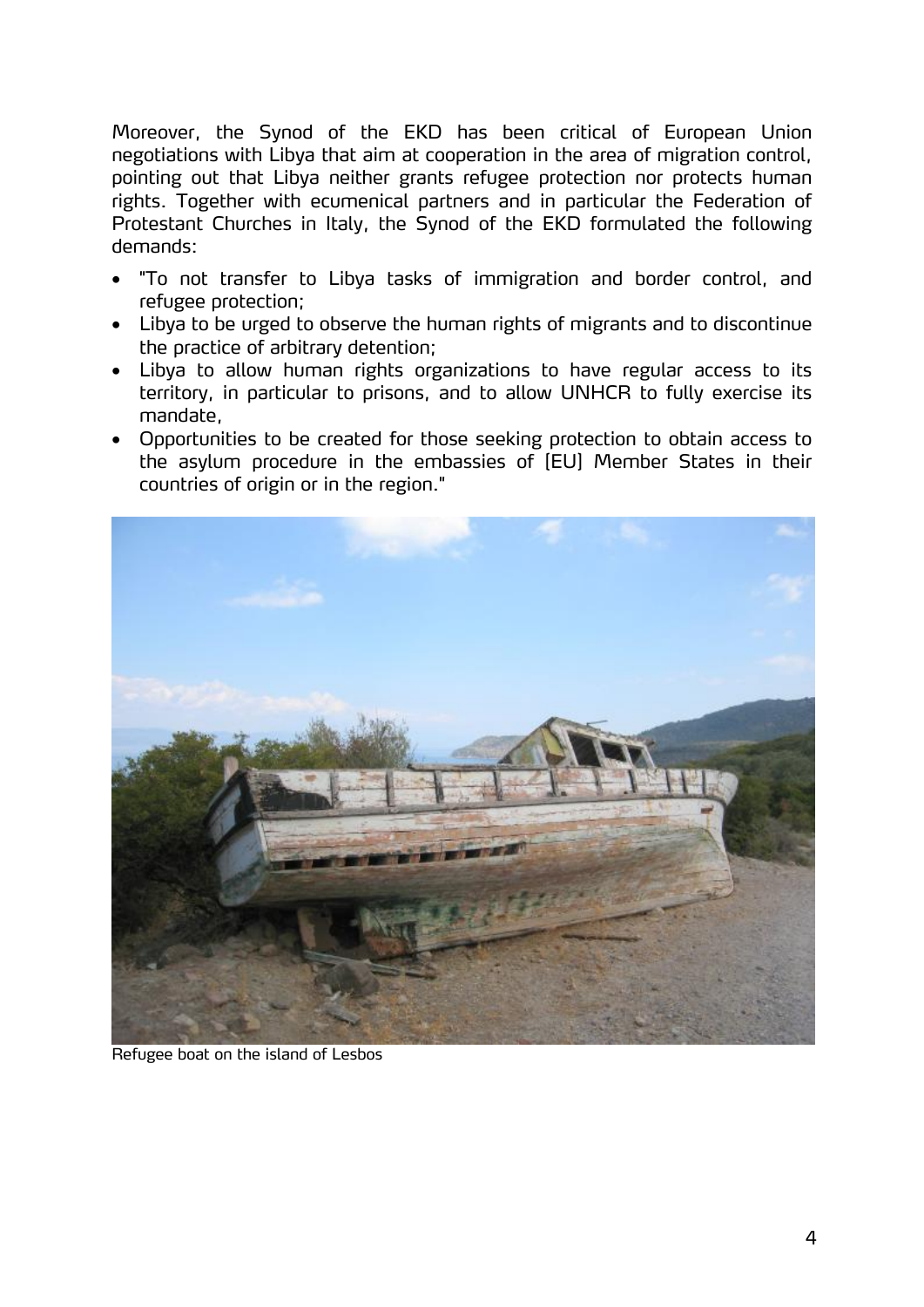## **Ideas for worship**

Read news and reports, and in between sing or speak words of the Psalms

Silently remember the dead.

In some services we have put photos of the trauma of the boat people on a long black cloth, and each of us has had an opportunity to light a candle and to place it on the cloth while saying words of intercession.

Or it could be to light small candles, placing them in a water bowl (font …) while keeping silence or praying.

We have used Taizé liturgies and chants, to give form to our silent horror.

People have written intercessions and stuck them to a type of wailing wall.

Some people have placed rafts in their churchyards

Some have floated candles on water (rivers ...)

Some have organized processions of mourning.

To give shape to shame, to name fear and to awaken consciences can be tasks in themselves.

## **Proposal for a prayer of intercession for those who have died at the borders of the European Union**

Lord,

we bring to you the weeping and wailing of the mothers of this world, waiting for their children, whose traces have disappeared in the sea, in the desert, in uncertainty:

Refugees,

men, women and children, from the war zones of this world, who are fleeing hunger and poverty, in the hope of a better, more secure life.

 We bring to you our lament for those who have died stranded at our borders, those who have died fleeing through deserts, mountains and seas. We call upon you and we join in the cry of those who have died seeking justice and a better world.

Lord, we bring to you our shame For turning away and remaining silent. We have enough to eat in Europe - and do not see that we also create the causes of hunger. We are insatiable - and do not see that this is the cause of many wars.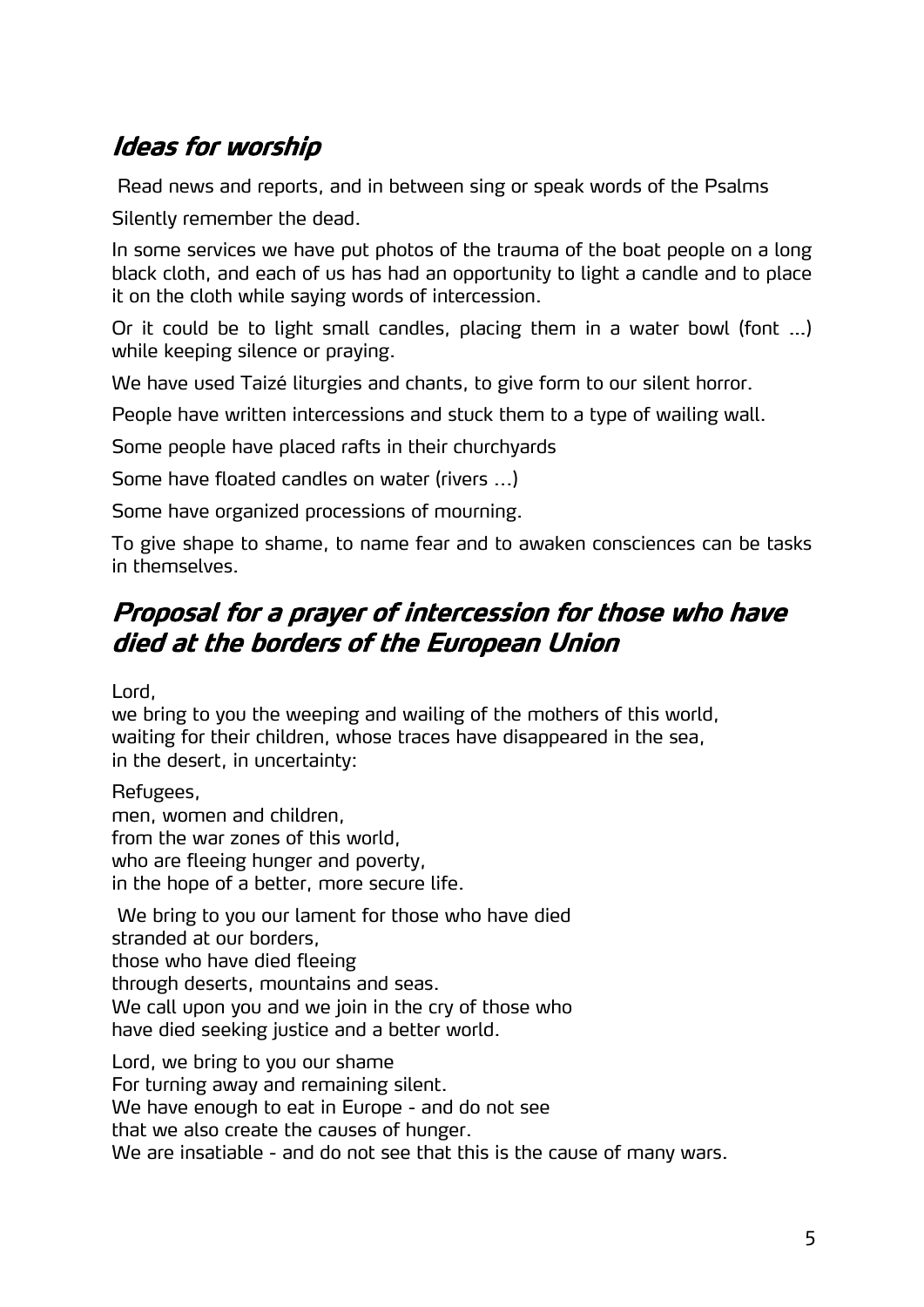We are silent, where we need to take action.

Lord, we bring before you political leaders, who are not making decisions about mere numbers, but about the fate of many real human beings.

Sharpen their awareness of how things are interrelated. Keep their consciences alert, Let them develop rules that are guided by humanity and vision.

 Lord, give us the strength to bear witness to the suffering of your children on the run, on their way to us, at our borders, in refugee camps and among us, in detention, waiting to be deported, in fear of the dangers that lie ahead, in mourning for those who have died. Help us, Lord.

## **Proposal for a prayer of intercession for those who assist**

Lord, there is a terrible injustice that is happening and help is far away. We who are helping often feel helpless and do not know how to deal with what we encounter day after day.

 Some of us have grown up in protected environments. Never have we felt so close to misery and suffering and we are afraid.

 No concept, no solution, no political proposals in our country; in Europe, nothing that could be there and convince us that the suffering will have an end. A huge void, given that so many have died. Shame and fine homilies. No end to the lack of imagination.

We burn out at work and are afraid.

Many look away, do not allow themselves to be touched by what's happening. There's hardly anything in the media - and what is there only stokes new fears. Help us to remain open, to allow ourselves to be touched, and to remain steadfast.

Because we are witnesses to what is happening.

We are witnesses to the injustice experienced by the people who tell us their stories.

Lord, support us and help us

To maintain our stance in our society

Help us to provide support and sanctuary to people who are fleeing.

Help us and them to live with their stories and to remain near to them.

Lord, be near to us.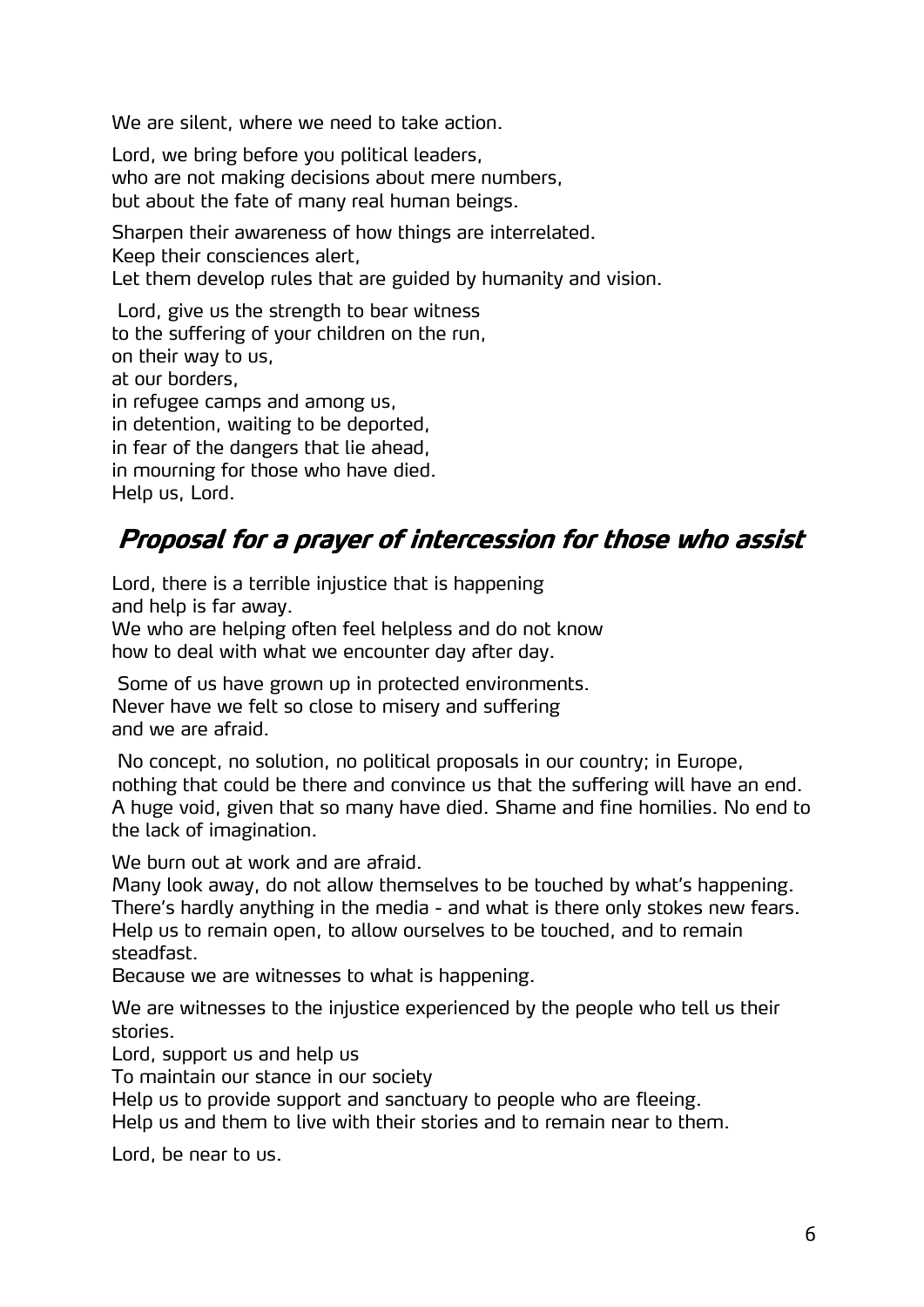

The remains of a refugee boat on Lesbos

## **Instead of a sermon: personal testimonies**

 My name is Muamed. I'm 23 and I'm from Somalia. You can find me in the Marsa Open Centre, on Malta. Three times I have been sent back from other European countries to Malta. But what should I do here? I arrived five years ago by boat. My mother died in Uganda, and after that I was with an uncle in a refugee camp in Kenya. There I went to school. I just want to be given a chance. I just want to learn something, have an education. My dream is to go to university. That's why I made the long journey here. I've crossed deserts, I was beaten up in Libya. I worked my guts out for the crossing. I was imprisoned and beaten again. Then I got away in a boat. It was unimaginably awful. Even today, I can't talk about it. My friend died.

And the first thing I saw when I thought I had made it, were people who laughed at me when I said "Bon Giorno", because I had landed not in Italy but in Malta. Then they put us in a warehouse, locked up with 40 people in one room.

The freedom got even worse. In the heat of the summer in a tent camp. Even in Kenya we lived better. When I complained, they said that I should swim back.

I don't know what to do now. Recently a friend took his own life. Now I hope for a resettlement place in the USA. Each year they take 500 people from Malta, because Malta is not a place for refugees. When will someone in Europe wake up? All we want to do is to learn and to have a place.

My name is Hamid and I'm 17. It's already three years since I fled. I'm from Afghanistan. Don't ask me how I did it. I was 14 when I had to get away, otherwise I would have been recruited by the Taliban. You Europeans want to bring peace, but there is war in my country and if we run away, you don't want us. I fled through Iran and Turkey, it was often dangerous. Often I didn't have enough to eat. We were always part of a group. From time to time, we worked. We slept anywhere when we were tired. It was worst in Greece. We didn't find anyone who was friendly. The police shouted at us and beat us with sticks. We were still young. Somehow two of us managed to get to Italy. I was often afraid. Do you know what it's like to be so afraid that you get sick, and then you flop out? Now I'm here in Germany. You say I look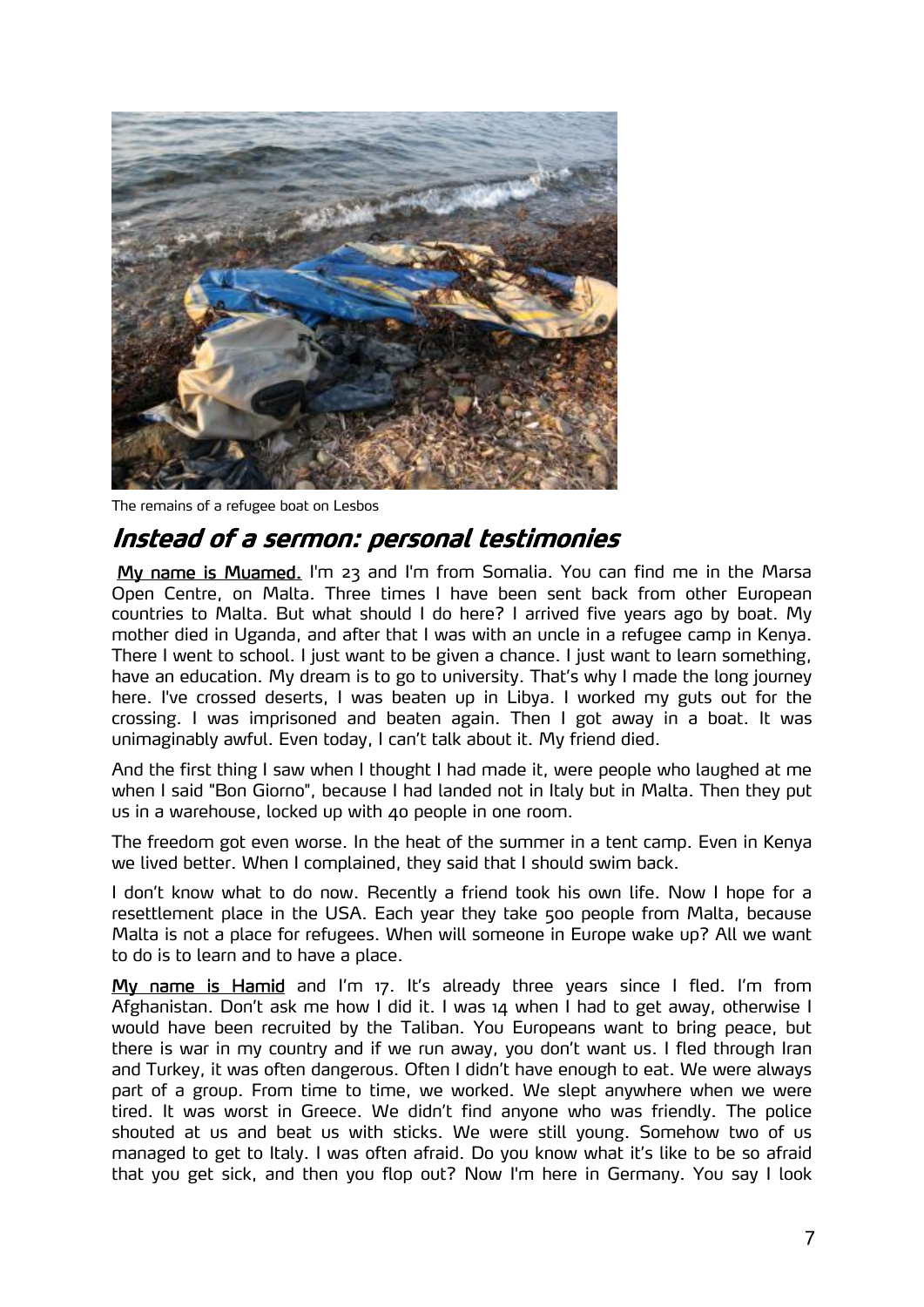older. Of course I look old, after what I experienced. I want to go to school, but they tell me I can't. It's up to me to see what I can do here. You've banished me to a place far away from any town or city. There's nothing here at all. How am I supposed to learn anything? Is there no one there who can help me?

I call myself Dora. I'm in my mid twenties, even if no one believes me. I came here through Italy. Every time I told a different story. I don't believe anyone any more. Not the authorities in my country who wanted to put me in prison, just because I was aware of my rights as a woman. Certainly not you, you who have destroyed my dream of human rights and women's rights in Europe. The man in my country, whom I wanted to accuse, was more powerful. They wanted to kill me, but I needed to have evidence. How should I prove it? I ran away. They beat me up as I was escaping. I was raped. To earn money I slept with other men. I'm completely done in. And now you ask me why I'm here and say that I should tell you everything. I can't. I hear voices at night, I'm afraid. You have put me here, in the psychiatric ward. Maybe I will tell the nice black nurse who looks at me and remembers home. I won't say anything to the rest of you. I just can't go on.

I'm Noor. My family is still in Iran. They want to join me. You have granted me a humanitarian permit. Thanks! I can't visit them or I would lose my status here. They can't come here because the law doesn't allow it. What sort of laws are these that are so deadly. I was an engineer. I'm able to work but no one gives me a chance.

I'm Hanna. I'm in my early twenties and am already studying. At home I learned to play the flute and the violin, and now I hear these stories. I can't bear it. I was born in Germany and I cannot hear it again. I started to work in a refugee camp. Again and again these stories: of death and grief, torture and murder, of war and destruction. Why are you all so silent and leave us to deal by ourselves with what we hear?

I'm Martin and I'm a bit older. I hear the same stories and hear what is healing in them – as someone is listening. It happens to the woman who weeps for her children - and someone is touched by it. Healing, quietly and softly, like the beating of wings, gentle and tender. Just because someone else is there. Of course, there needs to be proper legal advice, medical, social and psychological help, it takes experience and strength. But it also needs this: simple compassion. Day by day towards what is new. And then you can see how it is heals this person and that person. You see how the children laugh again after a while, and the tears of others that dissolve all that is petrified. This is an experience of God, when we enter into the truth. Is our sheltered life often not only deception and illusion? And are not our own lives healed, because it makes sense to do something and get involved?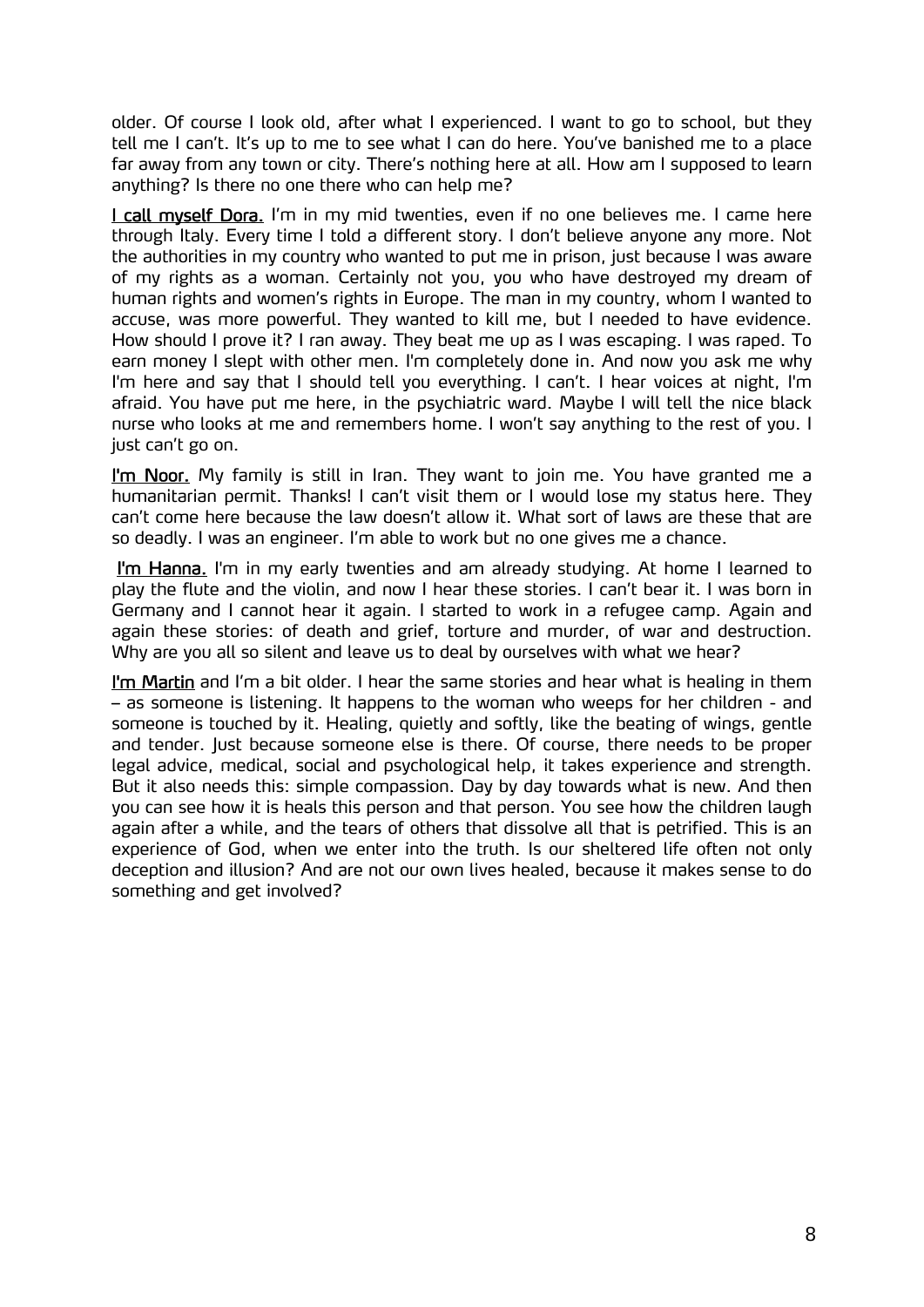### **What can we do**

To say what is happening and to think about it with others is always the first step.

Small groups can work together to collect information and reflect on how to be better informed about the situation.

Reading the Bible helps! There are many stories in it that are related to migration; it's good to know the movement of people has always been there. God is a God on the move whom we can meet in the stranger.

We can write to Members of the European Parliament, invite them for a discussion.

Groups involved in "One World" work, and partnership groups that have projects, can exchange experiences with those involved in migration and refugee issues.

The situation in North Africa is new and affects all of us very directly.

What alternatives are there to refugee deterrence measures and what needs to be done to deal with the reasons that lead to people fleeing?

There are many church pronouncements and statements. It makes sense to fetch them out and to exchange views about them together.

You can make joint investigations, if you don't know of the situation of refugees in your own local church, or church district. Open days and mutual invitations help to build bridges. To invite refugees and give them an opportunity to speak heals our own society.

## **A summary for newsletters or for the church notices**

Together with Christians in other European countries, in our intercessions on 26 June 2011 we are remembering in particular migrants and refugees who have died on their way to seek a life of human dignity in Europe. We deplore the lethal consequences of sealing off the external borders of the European Union. This is taking place at a time when technical systems of border protection are ever more perfect, by transfer of border protection measures to neighbouring and transit states of the EU in Africa and Eastern Europe, and through readmission agreements with neighbouring and transit states even if these violate human rights. There are no exact figures on the number of people who have died en route to Europe. After examining media reports the human rights organization "Fortress Europe" came to the conclusion that by the end of 2010, at least 15 656 people died at the borders of Europe.